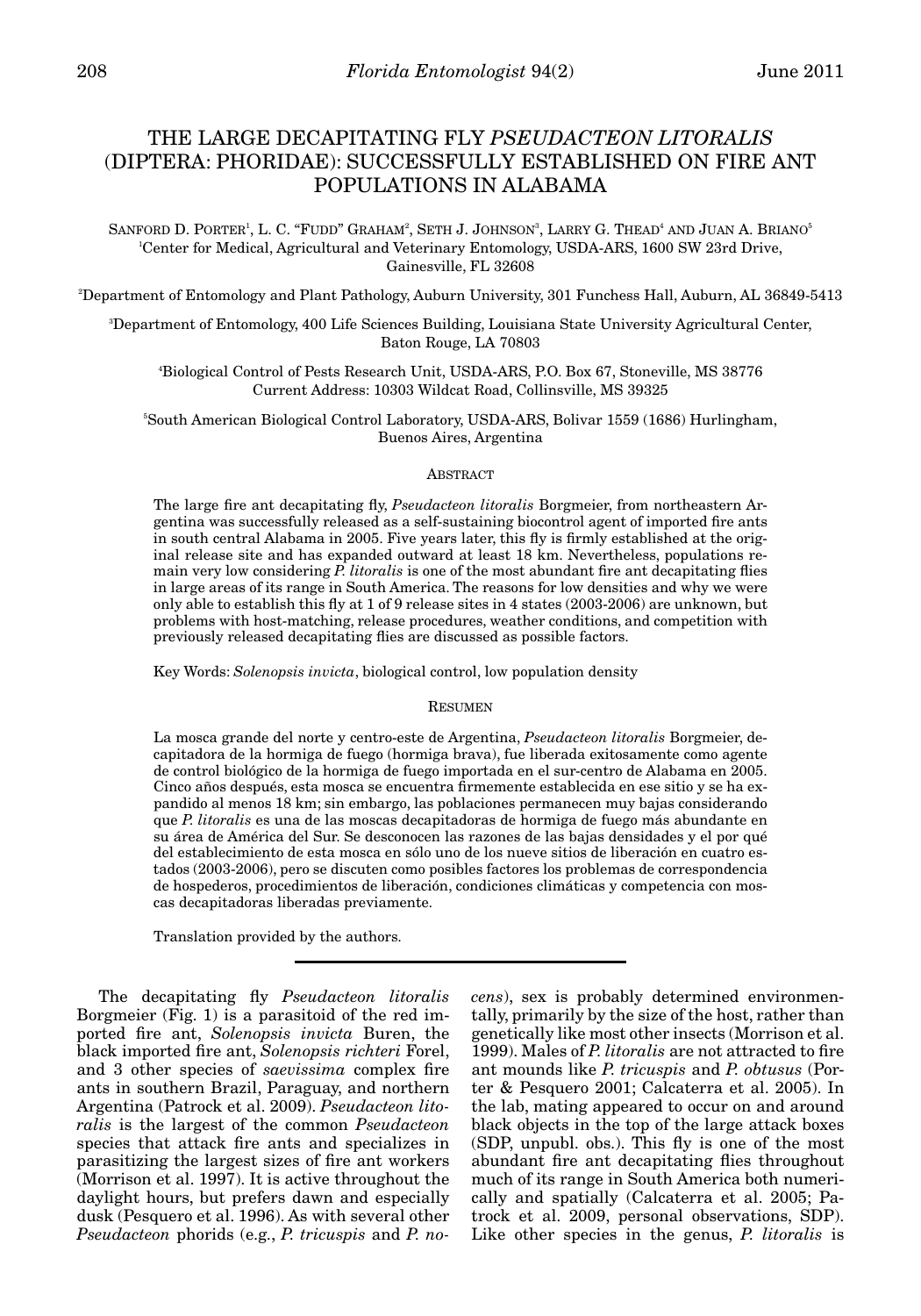

Fig. 1. Female *Pseudacteon litoralis* fly preparing to oviposit in the thorax of a fire ant worker.

highly host-specific (Porter & Gilbert 2004; Weissflog et al. 2008) probably because these flies use fire ant alarm pheromones to find their hosts (Vander Meer & Porter 2002) and also because of their highly specialized life history of decapitating fire ant workers and then pupating inside their empty head capsules (Porter et al. 1995).

The characteristics discussed above made *P. litoralis* an attractive target for release as a selfsustaining or classical fire ant biological control agent. The objectives of this paper are to document the release and establishment of *P. litoralis* in south central Alabama and to describe the fate of 8 additional field releases conducted in Florida, Mississippi, and Louisiana from the spring of 2003 to the summer of 2006.

# MATERIALS AND METHODS

The original source population for the *P. litoralis* flies discussed in this paper was from several sites just off Route 11 about 6 kilometers

south of San Justo, Santa Fe, Argentina (30.550°S, 60.607°W). About 1,800 fire ant workers parasitized with *P. litoralis* were brought back to Gainesville, FL in Apr 2001. The fire ants at the collection sites were *S. invicta*, although probably not the same biotype as that found in the United States (Ross & Trager 1991; Caldera et al. 2008). By the summer of 2001 the newly established *P. litoralis* laboratory colony had dropped to about 1000 individuals (about 20-30 pupae per day, assuming a 40-d life cycle) and remained at this level through the end of 2001, after which numbers began to gradually increase. In the winter of 2002, 100 or so males were added to the San Justo colony from a collection site on the Paraguay River near Herradura, Formosa, Argentina (26.514°S, 58.284°W). The *S. invicta* ants at this site were probably more similar to the U.S. biotype, but still not quite the same. By the time releases had begun in the spring of 2003 the colony was producing about 500 pupae per day. Maximum production was about 1,000 pupae per day in Jan 2006.

Releases were conducted at sites where fire ants were abundant (Table 1). We selected sites with a large percentage of monogyne colonies because monogyne or single-queen fire ant colonies have a higher percentage of the larger workers preferred by *P. litoralis* females (Morrison et al. 1997). Most sites were near water sources and had patches of tall grass or shrubbery that was assumed to help protect fly pupae from being killed in the sun. All of the sites were pastures except the Florida Ironwood Golf Course (Table 1) which was a mixture of fairways, lake edges, and service roads along drainage canals. The Alabama release site (Table 1) was drenched by Hurricane Dennis just before the final groups of parasitized ants were released in Jul 2005.

| Site                                     | County, State | <b>Start Date</b> |    | Duration (days) Number Released | Fate                |  |
|------------------------------------------|---------------|-------------------|----|---------------------------------|---------------------|--|
| Mickle Farm                              | Alachua, FL   | May 2003          | ~1 | $~150^{\circ}$                  | Failed              |  |
| Morrill Farm                             | Alachua, FL   | 15 May 2003       | 12 | $2.400^{\circ}$                 | Failed              |  |
| Whitehurst Farm- Af                      | Marion, FL    | 15 Sep 2003       | 21 | $4,500^{\rm b}$                 | Failed <sup>c</sup> |  |
| $\rm {Knox}\; Site^{\rm {\tiny d,f}}$    | Clay, MS      | 4 Aug 2004        | 20 | 6.400 <sup>b</sup>              | Failed              |  |
| Whitehurst Farm- $\mathrm{B}^\mathrm{f}$ | Levy, FL      | 25 Apr 2005       | 27 | 5.200 <sup>b</sup>              | Failed              |  |
| Ironwood Golf Course <sup>f</sup>        | Alachua, FL   | 10 May 2005       | 32 | 4,800 <sup>b</sup>              | Failed <sup>c</sup> |  |
| Biddle Farm                              | Wilcox, AL    | 21 Jun 2005       | 18 | 4.600 <sup>b</sup>              | Established         |  |
|                                          |               |                   |    |                                 |                     |  |

Idelwilde Res. Station E. Feliciana, LA 15 May 2006 20 5,200 Failed Morrill Farm<sup>f</sup> Alachua, FL 18 May 2006 44 17,200<sup>e</sup> Failed

TABLE 1. FIELD RELEASE DATA FOR THE FIRE ANT DECAPITATING FLY *PSEUDACTEON LITORALIS*.

a Adult flies released over disturbed mounds.

b Estimated parasitized fire ant workers.

First-generation adult flies recovered at release site.

d Fire ants at this site were primarily hybrids (black × red); ants at all the other sites were the red imported fire ant, *S. invicta*. e Adult flies emerged from pupae in shaded emergence box in field.

f Sites where *P. curvatus* flies were established prior to the release of *P. litoralis*, *P. tricuspis* was previously established at all sites except the Mississippi site.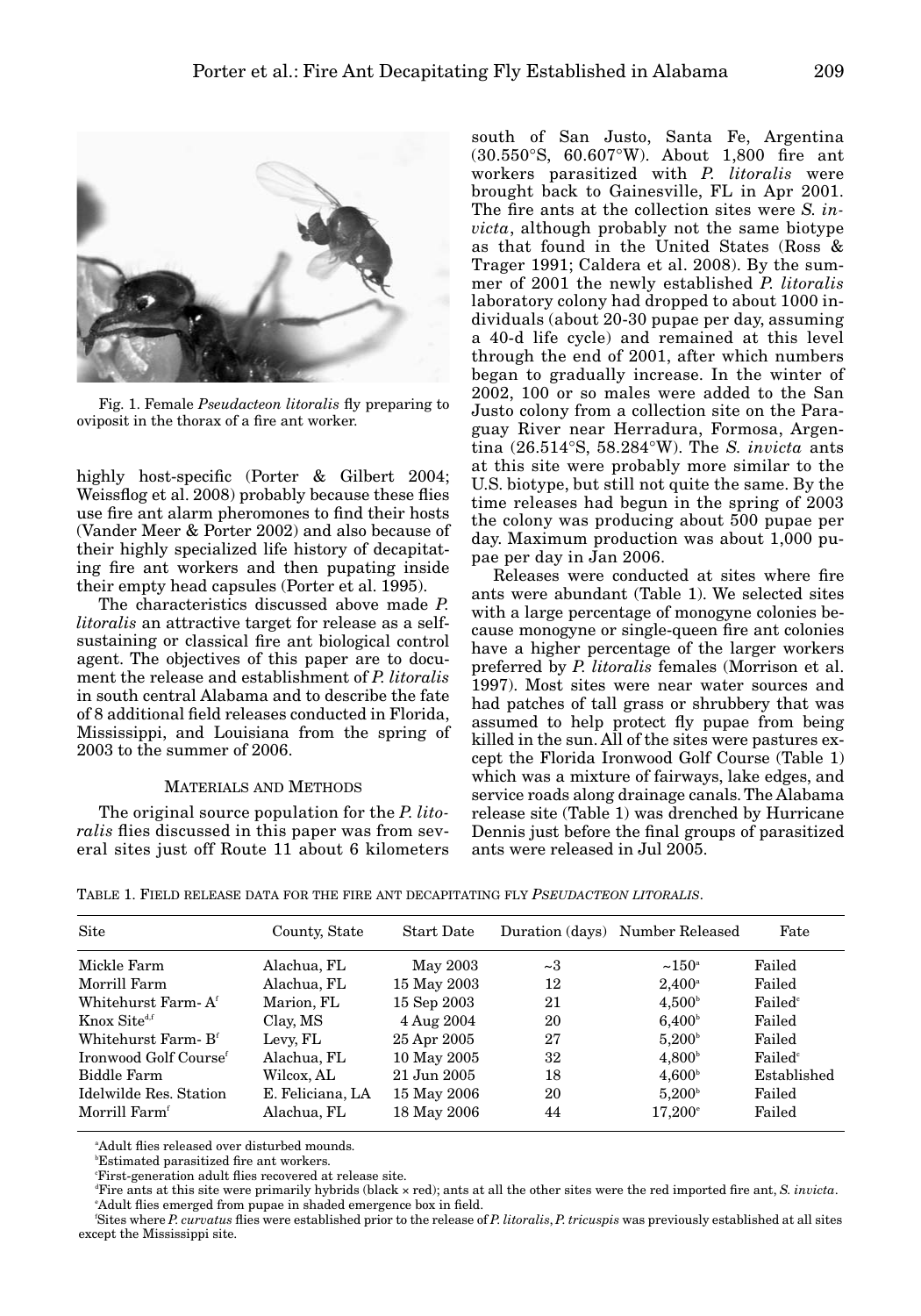Competing *P. tricuspis* flies were present at all of the *P. litoralis* release sites except the Mississippi site where *P. tricuspis* had been unable to establish on the hybrid fire ants (Table 1). At the time *P. litoralis* was released, *P. curvatus* flies were not present at the Mickle and Morrill release sites in Florida, the Louisiana site, or the Alabama site (until 2007).

The *P. litoralis* flies were released at the first 2 sites (Table 1) as adult flies over disturbed fire ant mounds as was the procedure for *P. tricuspis* (Porter et al. 2004). However, only a few of the females were observed to hover over and attempt to oviposit in the disturbed workers. The next 6 releases (Table 1) were conducted by releasing workers parasitized in the laboratory back into their mother colonies as described for *P. curvatus* (Vazquez et al. 2006). The hope was that emerging females would naturally mate with nearby males and then be attracted to attack fire ant workers. At the final site (Table 1), pupae on moist plaster trays were placed inside a large emergence box (61 by 41 by 51 cm; height, width, depth) in the field. This was done several days before the pupae were due to emerge. The box was shaded to prevent overheating and placed on a stand coated with Fluon to limit access for ants and other arthropods. Upon emergence, the flies flew to the light and exited through window screen that protected the pupae from access of larger organisms. Average emergence rates of adult flies from pupae in this box was 84%, a value comparable to that achieved with good rearing procedures in the laboratory.

Initial surveys to determine whether the flies had established were usually conducted in the late afternoon or early evening by disturbing several mounds at or near the release site and aspirating all flies that were attracted to the mounds (Porter et al. 2004; Vazquez et al. 2006). Beginning in 2006, most surveying in Florida was accomplished with sticky traps (baited with live ants) supplemented by aspiration (Puckett et al. 2007; Porter 2010). Sticky traps baited with either live ants or freeze killed ants were also tried in Alabama in 2008. We did not conduct prerelease surveys to detect the presence of *P. litoralis* at our release sites because none of the 20 or so South American *Pseudacteon* species that attack red imported fire ants have ever been found in North America (unless they were intentionally released) despite extensive collections and observations over many years (Porter et al. 2004; Patrock et al. 2009; Porter 2010; Plowes et al. 2011).

# RESULTS

The decapitating fly *P. litoralis* only became established at the release site in Alabama (Table 1). This site was a series of small weedy pastures encircled by trees and shrubbery (~7 ha). Releases

were conducted in overgrown areas near the tree lines of the pastures. The first *P. litoralis* fly was recovered at this site on 20 Jun 2006. This collection occurred a year after the release even though sampling had been conducted several times previously in both 2005 and 2006. The next flies were detected a year later on 23 Jul (2 flies) and 31 Jul 2007 (7 flies). In 2008 (Jun and Jul) 3 years after the release, *P. litoralis* flies were collected with aspirators at 5 sites: the release site (1 fly), 6 km south (1), 11 km south (2), 6 km west (1), and 18 km west (1). In the summer 2008 (Jun and Jul), sticky traps were placed every half mile along road right-of-ways for 10 miles in each of the 4 cardinal directions (80 total traps) for the sole purpose of monitoring *P. litoralis* expansion. This was repeated 3 times. Many *P. curvatus* and *P. tricuspis* flies were found on the traps, but no *P. lito*ralis flies. In Jun 2009, single flies were collected 2, 6, and 14 km north of the release site. In Jul and Aug 2010, a total of 7 flies were collected on 3 different occasions at the release site. Throughout this period, abundance of *P. litoralis* was always low; *P. litoralis* was not collected at most of the sites surveyed, and they were generally found in only a small fraction of disturbed mounds inspected. However, 113 flies were aspirated at the release site in the early morning on 16 Sep 2010, an abundance that is equivalent to high densities of this species in South America. To date, all *P. litoralis* in Alabama have been collected with aspirators.

First generation, field-reared *P. litoralis* females were found about 6 weeks after 2 of the 6 Florida releases (Table 1). Unfortunately, repeated monitoring (2003-2010) failed to detect any additional flies, including in the fall of 2010 when 4 sites near each of the 3 major release areas were checked twice for *P. litoralis* flies (Sep and Oct, 74 total mounds). The Louisiana site was first sampled 4 months after the release (Sep 2006). This release site was rechecked twice in 2009 (Apr and Sep) and twice in 2010 (Apr and Sep) without finding *P. litoralis*. Five other sites were sampled near the release site (1.6-5.2 km away) in 2009 (Apr and Sep) and again in 2010 (Apr and Sep). Ten mounds were inspected at each of the Louisiana sample sites, but no *P. litoralis* flies were collected even though both *P. curvatus* and *P. tricuspis* flies were collected. Flies also were not detected at the Mississippi site which was checked 11 times after the release (Sept-Nov, 2004) and once in Jul 2005, almost a year after the release. Three locations near the Mississippi site were checked in Sep 2010, but only a few dozen *P. curvatus* flies were found.

#### **DISCUSSION**

The large decapitating fly, *P. litoralis*, is firmly established on red imported fire ants in south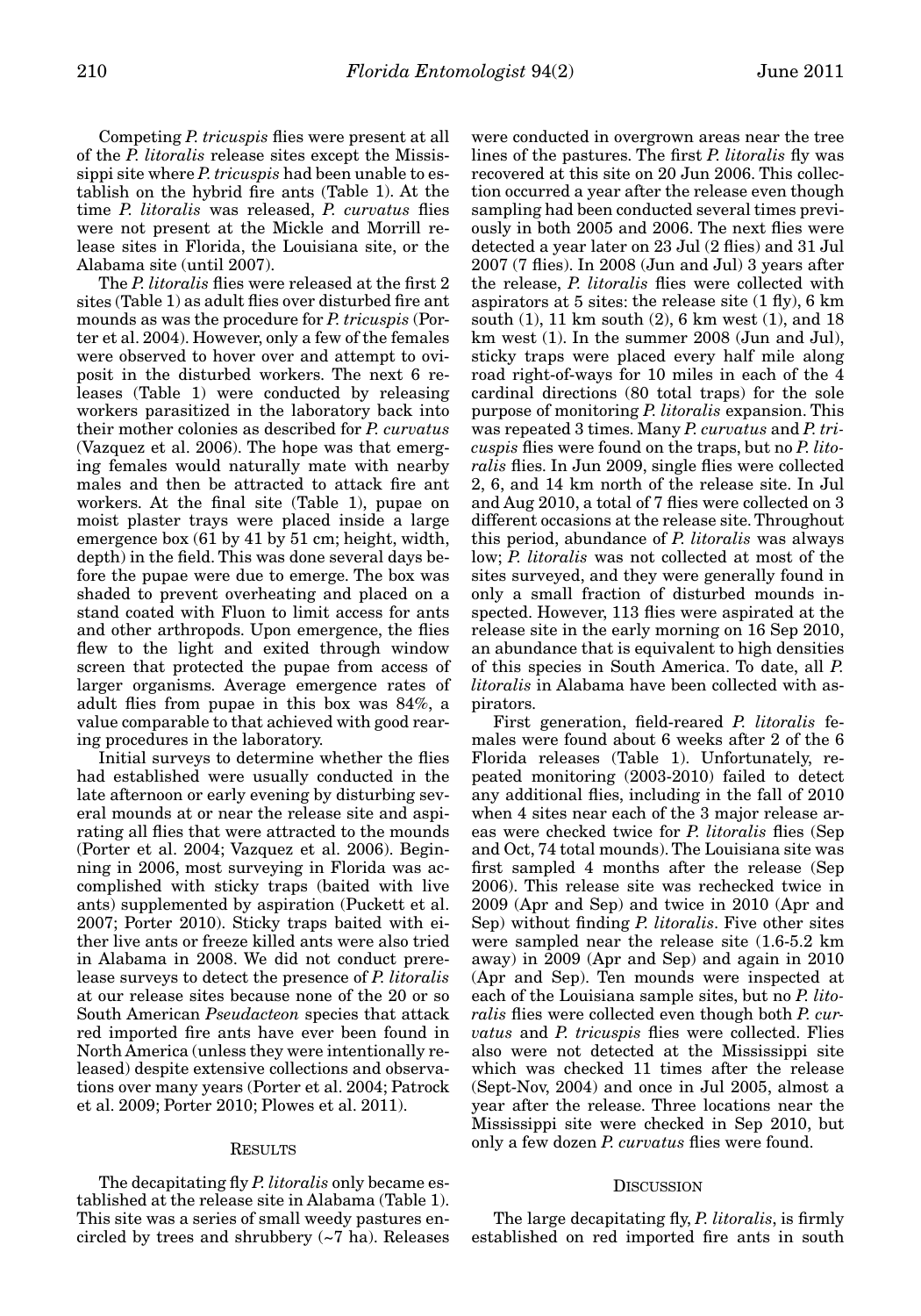central Alabama. Populations of this species are generally low, but they have survived through 5 winters and they have expanded at least 18 km from the release site. This makes *P. litoralis* the third decapitating fly species released and successfully established on imported fire ant populations in the United States. The first 2 *Pseudacteon* species, *P. tricuspis*, and *P. curvatus* were released at numerous sites across the Southeast and currently cover about 65% and 90% of the imported fire ant range in the United States, respectively, (Callcott et al. 2011). A fourth *Pseudacteon* species, *P. obtusus,* has been established in Texas and Florida (Gilbert et al. 2008; SDP) and a fifth very small species, *P. cultellatus,* is currently being released in Florida (SDP). In addition to the flies mentioned above, several other parasitic arthropods (Williams et al. 2003), 2 species of mermithid nematodes (Poinar et al. 2007), 2 species of microsporidian pathogens, and at least 3 kinds of viruses, are being investigated as potential fire ant biocontrol agents (Oi & Valles 2009).

The expansion rate of *P. litoralis* from the release site in Alabama has proven difficult to monitor because low densities make this fly difficult to detect at sample sites. Despite low densities, the rate of expansion for *P. litoralis* in Alabama is similar to expansion rates reported for *P. tricuspis* in Texas and Louisiana, but probably less than the very abundant *P. curvatus* in Florida and Mississippi (Henne et al. 2007; Porter 2010). The low densities of *P. litoralis* at sites in Alabama is curious because *P. litoralis* is consistently one of the most abundant decapitating flies across most of its range in South America both numerically and spatially (Calcaterra et al. 2005; Patrock et al. 2009). The large number of flies recently collected (Sep 2010) from the release site is encouraging, but it is unknown whether this represents a new trend or is just a temporal quirk.

The apparent failure to establish *P. litoralis* at the other 8 sites was disappointing. We made releases at sites with a variety of habitats and climates in hopes that variety would increase the probability of success. The Mississippi site was chosen in hopes that the flies might do better on the *S. invicta* x *S. richteri* hybrid fire ants found at that site.

It is possible that populations have been established at some sites listed in Table 1, but densities are still too low to be easily detected, as has occurred on several occasions with *P. curvatus* (Graham et al. 2003; Vazquez et al. 2006). Nevertheless, this possibility seems unlikely at the Florida, Louisiana, and probably Mississippi sites considering the frequency and duration of the sampling efforts in those areas.

Repeated failures to establish *P. litoralis* in the field is reminiscent of failures to establish *P. curvatus* collected from black fire ants in South America on red fire ants in the United States (Graham et al. 2003; Callcott et al. 2011). Perhaps a biotype of *P. litoralis* better adapted to the biotype of red imported fire ants found in the United States would have been more successful. However, we tried twice to establish additional laboratory colonies of *P. litoralis* from flies collected along the Parana River near Herradura, Formosa, Argentina (Apr 2003, 314 flies; Dec 2005, 1400 flies). Unfortunately, both attempts failed as did other attempts to culture *P. litoralis* flies collected in Saõ Paulo State, Brazil (1997) and the Corrientes area of Argentina (2004-2006). Exactly why we were able to culture the flies collected from San Justo, but not the *P. litoralis* flies collected elsewhere is unknown, although it may be related to problems with mating since the adult females seemed to be attracted normally to the fire ant workers we provided to them in the laboratory attack boxes.

While poor host matching may have been a problem, other factors may also have been important in the failure of *P. litoralis* to establish at some of release sites, especially since they did establish in Alabama and thus should have been able to be established elsewhere on *S. invicta* fire ants. Competition with previously released species is one likely explanation. Our colleagues in Texas provide strong evidence that the presence of *P. curvatus* at their release sites greatly diminished the success rate of establishing *P. obtusus* (Plowes et al. 2011). Similarly in Florida, competition between *P. curvatus, P. tricuspis,* and the recently released *P. obtusus* appears to be greatly reducing *P. tricuspis* populations (SDP and Lu, unpublished). However, competition with *P. curvatus* was not a problem with the first 2 releases in Florida or with the releases in Alabama and Louisiana because *P. litoralis* was released at these sites before *P. curvatus* was present.

Poor weather conditions may have been another factor at some of the failed sites. Examination of release records for *P. tricuspis* (Callcott et al. 2011) indicates that summer releases were about half as successful as releases in the spring or fall. Five of the 9 *P. litoralis* releases, including the successful one in Alabama (Table 1), were at least partly carried out during hot summer months (although rain and clouds from Hurricane Dennis likely reduced negative impacts of summer heat for the Alabama release). Another possible problem is that U.S. fire ant populations may not have enough major workers to sustain large numbers of *P. litoralis*, but intercontinental comparisons of worker polymorphism have not been done to see if this is a real concern. Certainly, U.S. fire ant colonies do have many workers in the size range which *P. litoralis* prefers to parasitize (Porter & Tschinkel 1985; Morrison et al. 1997; Morrison et al. 1999). Poor release technique is another explanation. This would certainly seem to be true for the first 2 releases, because the adult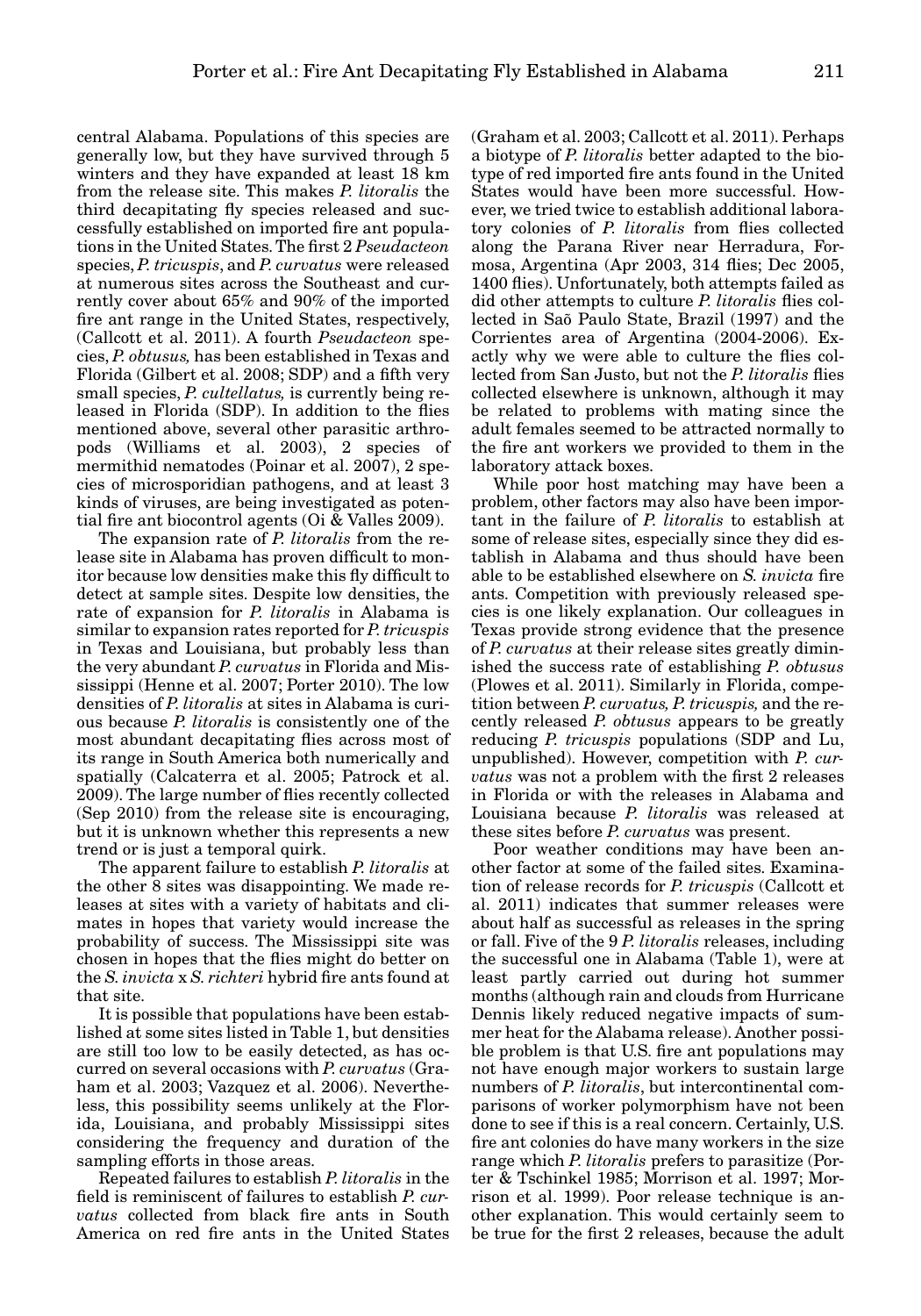flies did not show much interest in the disturbed fire ant mounds and very few flies were used at the first site. The large release box used in the last release was an effort to try something different than what had previously been done. The lack of any first-generation field-reared flies at this release site was disappointing considering the number of flies released and the extended period of the release.

In the fall of 2006, we made the decision to focus on other biocontrol agents with higher probabilities of success. Nevertheless, *P. litoralis* is firmly established in Alabama and will presumably expand into other states. While *P. litoralis* was locally abundant on one occasion in 2010, it failed at most of the release sites and remained rare in Alabama over most of the last 5 years, a curious situation considering *P. litoralis* is one of the most abundant species of fire ant decapitating flies throughout most of its range in South America (Calcaterra et al. 2005; Patrock et al. 2009)**.**

#### ACKNOWLEDGMENTS

Vicky Bertagnolli, Kelly Ridley, Mel Leap, and Jennifer Reese assisted with field releases and collections in Alabama. Lloyd Davis, Darrell Hall, David Milne, and Roberto Pereira assisted with field releases in Florida. Don Henne assisted with releases in Louisiana. Evita Gourley, Mary Vowell and Dan Harsh assisted with releases in Mississippi. Luis Calcaterra is thanked for assistance with logistics in Argentina and field work near Herradura.

### REFERENCES CITED

- CALCATERRA, L. A., PORTER, S. D., AND BRIANO, J. A. 2005. Distribution and abundance of fire ant decapitating flies (Diptera: Phoridae: *Pseudacteon*) in three regions of southern South America. Ann. Entomol. Soc. America 98: 85-95.
- CALDERA, E. J., ROSS, K. G., DEHEER, C., AND SHOEMAK-ER, D. D. 2008. Putative native source of the invasive fire ant *Solenopsis invicta* in the USA. Biol. Invasions 10: 1457-1479.
- CALLCOTT, A.-M. A., PORTER, S. D., WEEKS, R. D., JR., GRAHAM, L. C., JOHNSON, S. J., AND GILBERT, L. E. 2011. Fire ant decapitating fly cooperative release programs (1994-2008): Two *Pseudacteon* species, *P. tricuspis* and *P. curvatus*, rapidly expand across imported fire ant populations in the southeastern United States. J. Insect Sci. 11: 19: *insectscience.org/11.19*.
- GILBERT, L. E., BARR, C. L., CALIXTO, A. A., COOK, J. L., DREES, B. M., LEBRUN, E. G., PATROCK, R. J. W., PLOWES, R. M., PORTER, S. D., AND PUCKETT, R. T. 2008. Introducing phorid fly parasitoids of red imported fire ant workers from South America to Texas: outcomes vary by region and by *Pseudacteon* species released. Southwestern Entomol. 33: 15-29.
- GRAHAM, L. C., PORTER, S. D., PEREIRA, R. M., DOR-OUGH, H. D., AND KELLEY, A. T. 2003. Field releases of the decapitating fly *Pseudateon curvatus* (Diptera: Phoridae) for control of imported fire ants (Hymenoptera: Formicidae) in Alabama, Florida, and Tennessee. Florida Entomol. 86: 334-339.
- HENNE, D. C., JOHNSON, S. J., AND CRONIN, J. T. 2007. Population spread of the introduced red-imported fire ant parasitoid, *Pseudacteon tricuspis* Borgmeier (Diptera: Phoridae), in Louisiana. Biol. Control 42: 97-104.
- MORRISON, L. W., DALL'AGILO-HOLVORCEM, C. G., AND GILBERT, L. E. 1997. Oviposition behavior and development of *Pseudacteon* flies (Diptera: Phoridae), parasitoids of *Solenopsis* fire ants (Hymenoptera: Formicidae). Environ. Entomol. 26: 716-724.
- MORRISON, L. W., PORTER, S. D., AND GILBERT, L. E. 1999. Sex ratio variation as a function of host size in *Pseudacteon* flies (Diptera: Phoridae), parasitoids of *Solenopsis* fire ants (Hymenoptera: Formicidae). Biol. J. Linn. Soc. 66: 257-267.
- OI, D. H., AND VALLES, S. M. 2009. Fire ant control with entomopathogens in the USA, pp. 237-257 *In* A. E. Hajek, T. R. Glare and M. O'Callaghan [eds.], Use of Microbes for Control and Eradication of Invasive Arthropods. Springer Science+Business Media B.V.
- PATROCK, R. J. W., PORTER, S. D., GILBERT, L. E., AND FOLGARAIT, P. J. 2009. Distributional patterns of *Pseudacteon* associated with the *Solenopsis saevissima* complex in South America. J. Insect Sci. 9:60, 17 pp. (available online: insectscience.org/9.60).
- PESQUERO, M. A., CAMPIOLO, S., FOWLER, H. G., AND PORTER, S. D. 1996. Diurnal patterns of ovipositional activity in two *Pseudacteon* fly parasitoids (Diptera: Phoridae) of *Solenopsis* fire ants (Hymenoptera: Formicidae). Florida Entomol. 79: 455- 457.
- PLOWES, R. M., LEBRUN, E. G., AND GILBERT, L. E. 2011. Introduction of the fire ant decapitating fly *Pseudacteon obtusus* in the United States: factors influencing establishment in Texas. BioControl (in press).
- POINAR, G. O., JR., PORTER, S. D., TANG, S., AND HYMAN, B. C. 2007. *Allomermis solenopsii* n. sp. (Nematoda: Mermithidae) parasitizing the fire ant *Solenopsis invicta* Buren (Hymenoptera: Formicidae) in Argentina. Syst. Parasitol. 68: 115-128.
- PORTER, S. D. 2010. Distribution of the Formosa strain of the fire ant decapitating fly *Pseudacteon curvatus* (Diptera: Phoridae) three and a half years after releases in North Florida. Florida Entomol. 93: 107-112.
- PORTER, S. D., AND TSCHINKEL, W. R. 1985. Fire ant polymorphism: the ergonomics of brood production. Behav. Ecol. Sociobiol. 16: 323-336.
- PORTER, S. D., AND PESQUERO, M. A. 2001. Illustrated key to *Pseudacteon* decapitating flies (Diptera: Phoridae) that attack *Solenopsis saevissima* complex fire ants in South America. Florida Entomol. 84: 691-699.
- PORTER, S. D., AND GILBERT, L. E. 2004. Assessing host specificity and field release potential of fire ant decapitating flies (Phoridae: *Pseudacteon*), pp. 152-176 *In* R. G. Van Driesche and R. Reardon [eds.], Assessing Host Ranges for Parasitoids and Predators Used for Classical Biological Control: A Guide to Best Practice. FHTET-2004-03, USDA Forest Service, Morgantown, West Virginia.
- PORTER, S. D., NOGUEIRA DE SÁ, L. A., AND MORRISON, L. W. 2004. Establishment and dispersal of the fire ant decapitating fly *Pseudacteon tricuspis* in North Florida. Biol. Control 29: 179-188.
- PORTER, S. D., PESQUERO, M. A., CAMPIOLO, S., AND FOWLER, H. G. 1995. Growth and development of *Pseudacteon* phorid fly maggots (Diptera: Phoridae) in the heads of *Solenopsis* fire ant workers (Hy-